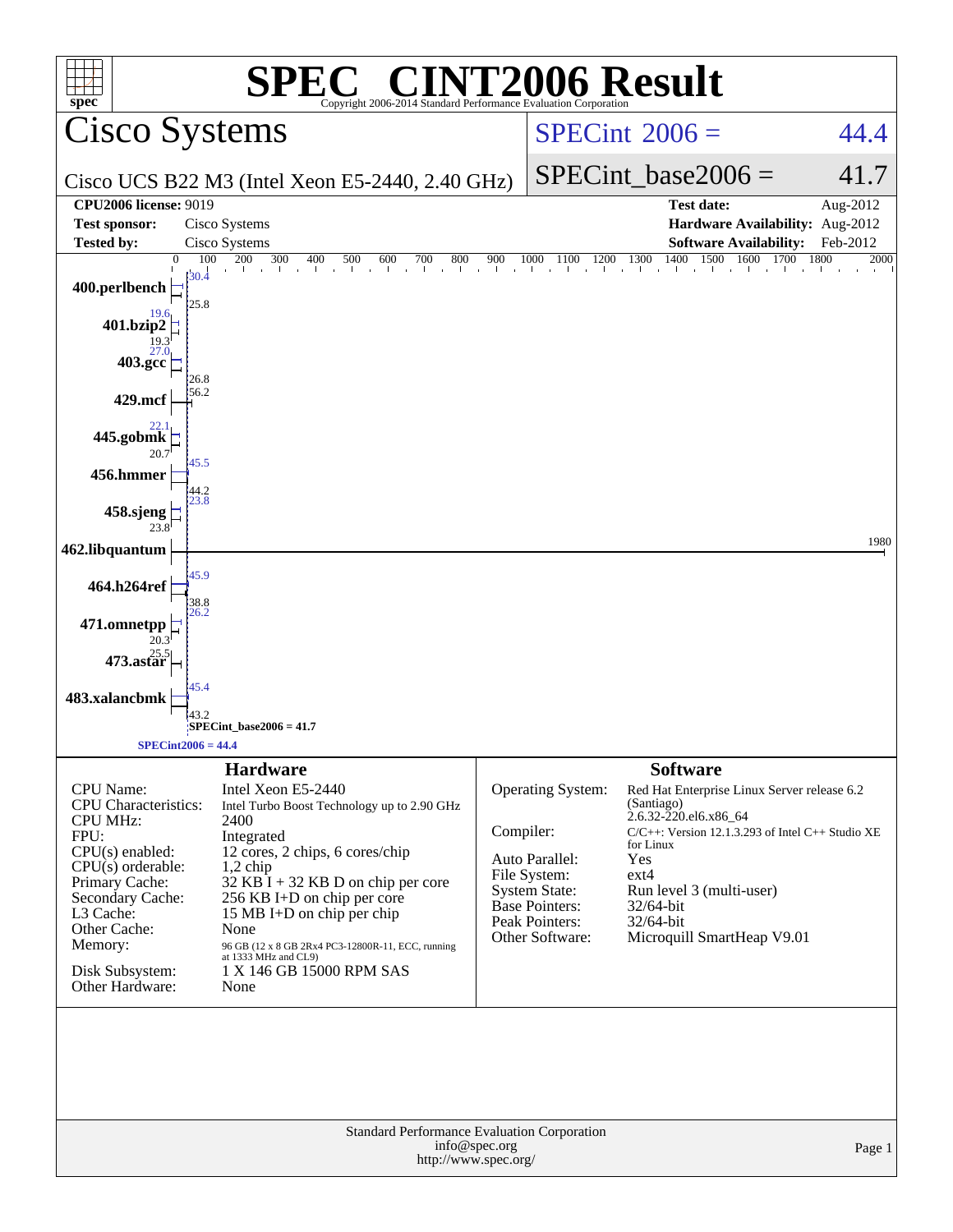

# **[SPEC CINT2006 Result](http://www.spec.org/auto/cpu2006/Docs/result-fields.html#SPECCINT2006Result)**

Cisco Systems

### $SPECint2006 = 44.4$  $SPECint2006 = 44.4$

Cisco UCS B22 M3 (Intel Xeon E5-2440, 2.40 GHz)

SPECint base2006 =  $41.7$ 

**[CPU2006 license:](http://www.spec.org/auto/cpu2006/Docs/result-fields.html#CPU2006license)** 9019 **[Test date:](http://www.spec.org/auto/cpu2006/Docs/result-fields.html#Testdate)** Aug-2012

**[Test sponsor:](http://www.spec.org/auto/cpu2006/Docs/result-fields.html#Testsponsor)** Cisco Systems **[Hardware Availability:](http://www.spec.org/auto/cpu2006/Docs/result-fields.html#HardwareAvailability)** Aug-2012 **[Tested by:](http://www.spec.org/auto/cpu2006/Docs/result-fields.html#Testedby)** Cisco Systems **[Software Availability:](http://www.spec.org/auto/cpu2006/Docs/result-fields.html#SoftwareAvailability)** Feb-2012

#### **[Results Table](http://www.spec.org/auto/cpu2006/Docs/result-fields.html#ResultsTable)**

|                    | <b>Base</b>    |              |                |              |                |       | <b>Peak</b>    |              |                |              |                |              |
|--------------------|----------------|--------------|----------------|--------------|----------------|-------|----------------|--------------|----------------|--------------|----------------|--------------|
| <b>Benchmark</b>   | <b>Seconds</b> | <b>Ratio</b> | <b>Seconds</b> | <b>Ratio</b> | <b>Seconds</b> | Ratio | <b>Seconds</b> | <b>Ratio</b> | <b>Seconds</b> | <b>Ratio</b> | <b>Seconds</b> | <b>Ratio</b> |
| 400.perlbench      | 379            | 25.8         | 379            | 25.8         | 379            | 25.8  | 322            | 30.4         | 322            | 30.4         | <u>322</u>     | 30.4         |
| 401.bzip2          | 501            | 19.3         | 501            | 19.3         | 502            | 19.2  | 492            | 19.6         | 492            | 19.6         | 492            | 19.6         |
| $403.\mathrm{gcc}$ | 300            | 26.9         | 301            | 26.8         | 300            | 26.8  | 298            | 27.0         | 298            | 27.0         | 298            | 27.0         |
| $429$ mcf          | 162            | 56.2         | 162            | 56.2         | 162            | 56.2  | 162            | 56.2         | 162            | 56.2         | 162            | 56.2         |
| $445$ .gobmk       | 507            | 20.7         | 508            | 20.7         | 508            | 20.7  | 475            | 22.1         | 475            | <u>22.1</u>  | 475            | 22.1         |
| $456.$ hmmer       | 211            | 44.2         | 211            | 44.2         | 211            | 44.2  | 205            | 45.5         | 205            | 45.5         | 205            | 45.4         |
| $458$ .sjeng       | 508            | 23.8         | 508            | 23.8         | 508            | 23.8  | 509            | 23.8         | <u>509</u>     | 23.8         | 509            | 23.8         |
| 462.libquantum     | 10.5           | 1980         | 10.5           | 1980         | 10.5           | 1980  | <b>10.5</b>    | 1980         | 10.5           | 1980         | 10.5           | 1980         |
| 464.h264ref        | 569            | 38.9         | 575            | 38.5         | 570            | 38.8  | 481            | 46.0         | 482            | 45.9         | 482            | 45.9         |
| 471.omnetpp        | 308            | 20.3         | 308            | 20.3         | 308            | 20.3  | 239            | 26.2         | 239            | <u>26.2</u>  | 232            | 27.0         |
| $473$ . astar      | 274            | 25.7         | 276            | 25.4         | 275            | 25.5  | 274            | 25.7         | 276            | 25.4         | 275            | 25.5         |
| 483.xalancbmk      | 160            | 43.2         | 162            | 42.7         | 159            | 43.3  | 152            | 45.4         | 152            | 45.5         | 152            | 45.4         |

Results appear in the [order in which they were run.](http://www.spec.org/auto/cpu2006/Docs/result-fields.html#RunOrder) Bold underlined text [indicates a median measurement.](http://www.spec.org/auto/cpu2006/Docs/result-fields.html#Median)

#### **[Operating System Notes](http://www.spec.org/auto/cpu2006/Docs/result-fields.html#OperatingSystemNotes)**

Stack size set to unlimited using "ulimit -s unlimited"

#### **[Platform Notes](http://www.spec.org/auto/cpu2006/Docs/result-fields.html#PlatformNotes)**

 Sysinfo program /opt/cpu2006-1.2/config/sysinfo.rev6800 \$Rev: 6800 \$ \$Date:: 2011-10-11 #\$ 6f2ebdff5032aaa42e583f96b07f99d3 running on localhost.localdomain Wed Aug 29 21:25:32 2012

 This section contains SUT (System Under Test) info as seen by some common utilities. To remove or add to this section, see: <http://www.spec.org/cpu2006/Docs/config.html#sysinfo>

 From /proc/cpuinfo model name : Intel(R) Xeon(R) CPU E5-2440 0 @ 2.40GHz 2 "physical id"s (chips) 12 "processors" cores, siblings (Caution: counting these is hw and system dependent. The following excerpts from /proc/cpuinfo might not be reliable. Use with caution.) cpu cores : 6 siblings : 6 physical 0: cores 0 1 2 3 4 5 physical 1: cores 0 1 2 3 4 5 cache size : 15360 KB From /proc/meminfo MemTotal: 99008348 kB Continued on next page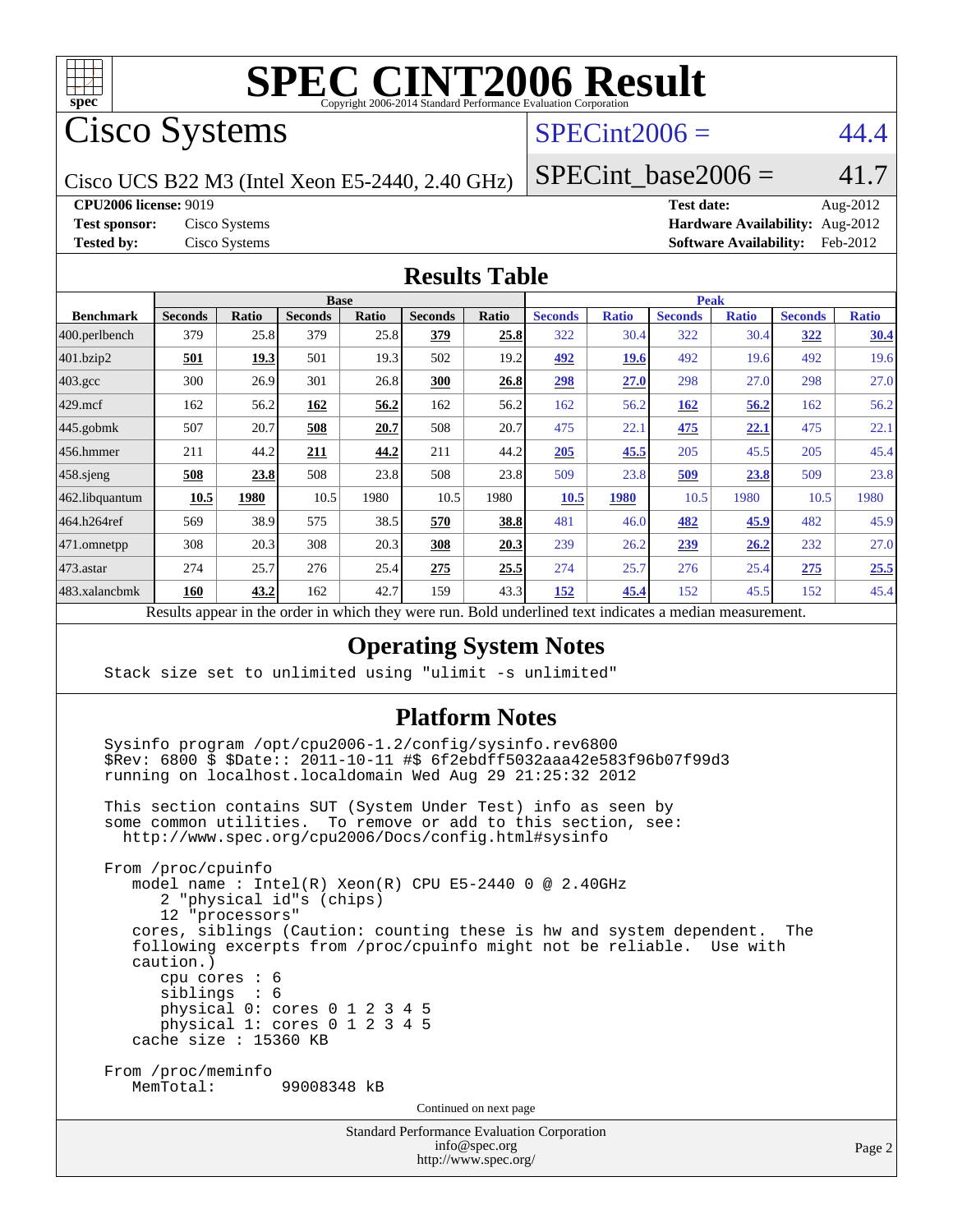| SPEC CINT2006 Evaluation Corporation<br>spec <sup>®</sup>                                                                                                                                                                                                                                                                                                                                 |                                                                                                            |  |  |  |  |  |
|-------------------------------------------------------------------------------------------------------------------------------------------------------------------------------------------------------------------------------------------------------------------------------------------------------------------------------------------------------------------------------------------|------------------------------------------------------------------------------------------------------------|--|--|--|--|--|
| <b>Cisco Systems</b>                                                                                                                                                                                                                                                                                                                                                                      | $SPECint2006 =$<br>44.4                                                                                    |  |  |  |  |  |
| Cisco UCS B22 M3 (Intel Xeon E5-2440, 2.40 GHz)                                                                                                                                                                                                                                                                                                                                           | 41.7<br>$SPECint base2006 =$                                                                               |  |  |  |  |  |
| <b>CPU2006 license: 9019</b><br><b>Test sponsor:</b><br>Cisco Systems<br><b>Tested by:</b><br>Cisco Systems                                                                                                                                                                                                                                                                               | <b>Test date:</b><br>Aug-2012<br>Hardware Availability: Aug-2012<br><b>Software Availability:</b> Feb-2012 |  |  |  |  |  |
| <b>Platform Notes (Continued)</b>                                                                                                                                                                                                                                                                                                                                                         |                                                                                                            |  |  |  |  |  |
| HugePages_Total:<br>0<br>2048 kB<br>Hugepagesize:                                                                                                                                                                                                                                                                                                                                         |                                                                                                            |  |  |  |  |  |
| /usr/bin/lsb_release -d<br>Red Hat Enterprise Linux Server release 6.2 (Santiago)                                                                                                                                                                                                                                                                                                         |                                                                                                            |  |  |  |  |  |
| From /etc/*release* /etc/*version*<br>redhat-release: Red Hat Enterprise Linux Server release 6.2 (Santiago)<br>system-release: Red Hat Enterprise Linux Server release 6.2 (Santiago)<br>system-release-cpe: cpe:/o:redhat:enterprise_linux:6server:ga:server                                                                                                                            |                                                                                                            |  |  |  |  |  |
| uname $-a$ :<br>Linux localhost.localdomain 2.6.32-220.el6.x86_64 #1 SMP Wed Nov 9 08:03:13<br>EST 2011 x86_64 x86_64 x86_64 GNU/Linux                                                                                                                                                                                                                                                    |                                                                                                            |  |  |  |  |  |
| run-level 3 Aug 29 21:24                                                                                                                                                                                                                                                                                                                                                                  |                                                                                                            |  |  |  |  |  |
| SPEC is set to: /opt/cpu2006-1.2<br>Size Used Avail Use% Mounted on<br>Filesystem<br>Type<br>/dev/sda1<br>ext4<br>134G<br>10G 118G                                                                                                                                                                                                                                                        | $8\frac{6}{9}$ /                                                                                           |  |  |  |  |  |
| Additional information from dmidecode:                                                                                                                                                                                                                                                                                                                                                    |                                                                                                            |  |  |  |  |  |
| Memory:<br>12x 0xCE00 M393B1K70DH0-YK0 8 GB 1600 MHz 2 rank                                                                                                                                                                                                                                                                                                                               |                                                                                                            |  |  |  |  |  |
| (End of data from sysinfo program)                                                                                                                                                                                                                                                                                                                                                        |                                                                                                            |  |  |  |  |  |
| <b>General Notes</b>                                                                                                                                                                                                                                                                                                                                                                      |                                                                                                            |  |  |  |  |  |
| Environment variables set by runspec before the start of the run:<br>KMP_AFFINITY = "granularity=fine, scatter"<br>LD_LIBRARY_PATH = "/opt/cpu2006-1.2/libs/32:/opt/cpu2006-1.2/libs/64"<br>OMP_NUM_THREADS = "12"<br>Intel HT Technology=disable<br>Binaries compiled on a system with 2 X Intel Xeon E5-2690 CPU + 128 GB memory using RHEL 6.2<br>Transparent Huge Pages enabled with: |                                                                                                            |  |  |  |  |  |
| echo always > /sys/kernel/mm/redhat_transparent_hugepage/enabled                                                                                                                                                                                                                                                                                                                          |                                                                                                            |  |  |  |  |  |

Filesystem page cache cleared with:<br>echo 1> /proc/sys/vm/drop\_cac /proc/sys/vm/drop\_caches

Submitted\_by: "Sheshgiri I (shei)" <shei@cisco.com> Submitted: Thu Sep 13 12:31:07 EDT 2012 Submission: cpu2006-20120831-24375.sub

## **[Base Compiler Invocation](http://www.spec.org/auto/cpu2006/Docs/result-fields.html#BaseCompilerInvocation)**

[C benchmarks](http://www.spec.org/auto/cpu2006/Docs/result-fields.html#Cbenchmarks): [icc -m64](http://www.spec.org/cpu2006/results/res2012q3/cpu2006-20120831-24375.flags.html#user_CCbase_intel_icc_64bit_f346026e86af2a669e726fe758c88044)

Continued on next page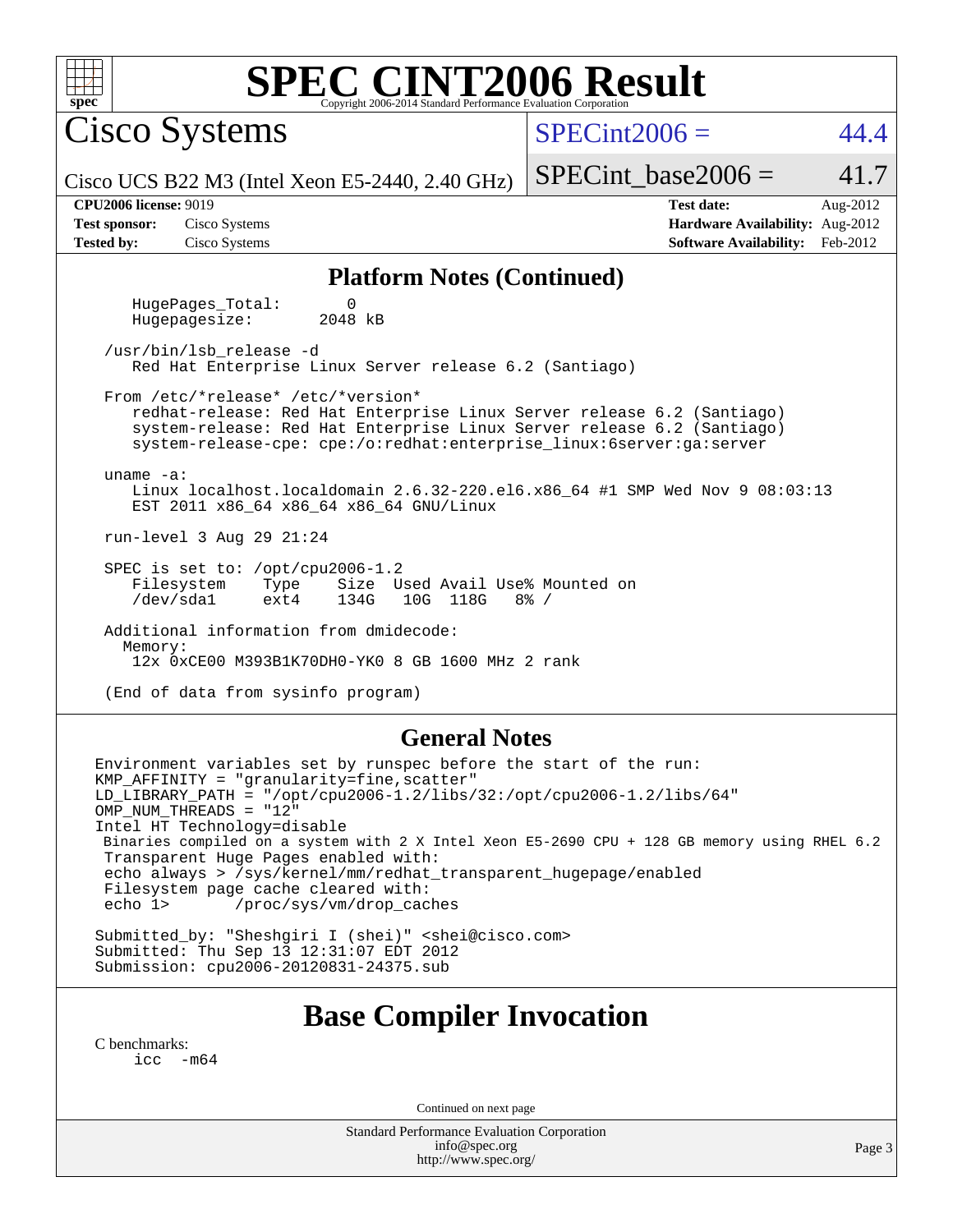| <b>SPEC CINT2006 Result</b><br>spec <sup>®</sup><br>Copyright 2006-2014 Standard Performance Evaluation Corporation |                                                                  |
|---------------------------------------------------------------------------------------------------------------------|------------------------------------------------------------------|
| Cisco Systems                                                                                                       | $SPECint2006 =$<br>44.4                                          |
| Cisco UCS B22 M3 (Intel Xeon E5-2440, 2.40 GHz)                                                                     | 41.7<br>$SPECint base2006 =$                                     |
| <b>CPU2006 license: 9019</b><br><b>Test sponsor:</b><br>Cisco Systems                                               | <b>Test date:</b><br>Aug-2012<br>Hardware Availability: Aug-2012 |
| <b>Tested by:</b><br>Cisco Systems                                                                                  | <b>Software Availability:</b><br>Feb-2012                        |
| <b>Base Compiler Invocation (Continued)</b>                                                                         |                                                                  |
| $C_{++}$ benchmarks:<br>$icpc$ $-m64$                                                                               |                                                                  |
| <b>Base Portability Flags</b>                                                                                       |                                                                  |
| 400.perlbench: -DSPEC_CPU_LP64 -DSPEC_CPU_LINUX_X64<br>401.bzip2: -DSPEC_CPU_LP64                                   |                                                                  |
| 403.gcc: -DSPEC_CPU_LP64<br>429.mcf: -DSPEC_CPU_LP64                                                                |                                                                  |
| 445.gobmk: -DSPEC_CPU_LP64<br>456.hmmer: - DSPEC_CPU_LP64                                                           |                                                                  |
| 458.sjeng: -DSPEC_CPU_LP64<br>462.libquantum: -DSPEC_CPU_LP64 -DSPEC_CPU_LINUX                                      |                                                                  |
| 464.h264ref: -DSPEC_CPU_LP64                                                                                        |                                                                  |
| 471.omnetpp: -DSPEC_CPU_LP64<br>473.astar: -DSPEC_CPU_LP64                                                          |                                                                  |
| 483.xalancbmk: -DSPEC_CPU_LP64 -DSPEC_CPU_LINUX                                                                     |                                                                  |
| <b>Base Optimization Flags</b>                                                                                      |                                                                  |
| C benchmarks:<br>-xSSE4.2 -ipo -03 -no-prec-div -parallel -opt-prefetch -auto-p32                                   |                                                                  |
| $C++$ benchmarks:                                                                                                   |                                                                  |
| -xSSE4.2 -ipo -03 -no-prec-div -opt-prefetch -auto-p32<br>-Wl,-z, muldefs -L/smartheap -lsmartheap64                |                                                                  |
| <b>Base Other Flags</b>                                                                                             |                                                                  |
| C benchmarks:                                                                                                       |                                                                  |
| 403.gcc: -Dalloca=_alloca                                                                                           |                                                                  |
| <b>Peak Compiler Invocation</b>                                                                                     |                                                                  |
| C benchmarks (except as noted below):<br>$-m64$<br>icc                                                              |                                                                  |
| 400.perlbench: icc -m32                                                                                             |                                                                  |
| 445.gobmk: icc -m32                                                                                                 |                                                                  |
| Continued on next page                                                                                              |                                                                  |
| <b>Standard Performance Evaluation Corporation</b><br>info@spec.org<br>http://www.spec.org/                         | Page 4                                                           |
|                                                                                                                     |                                                                  |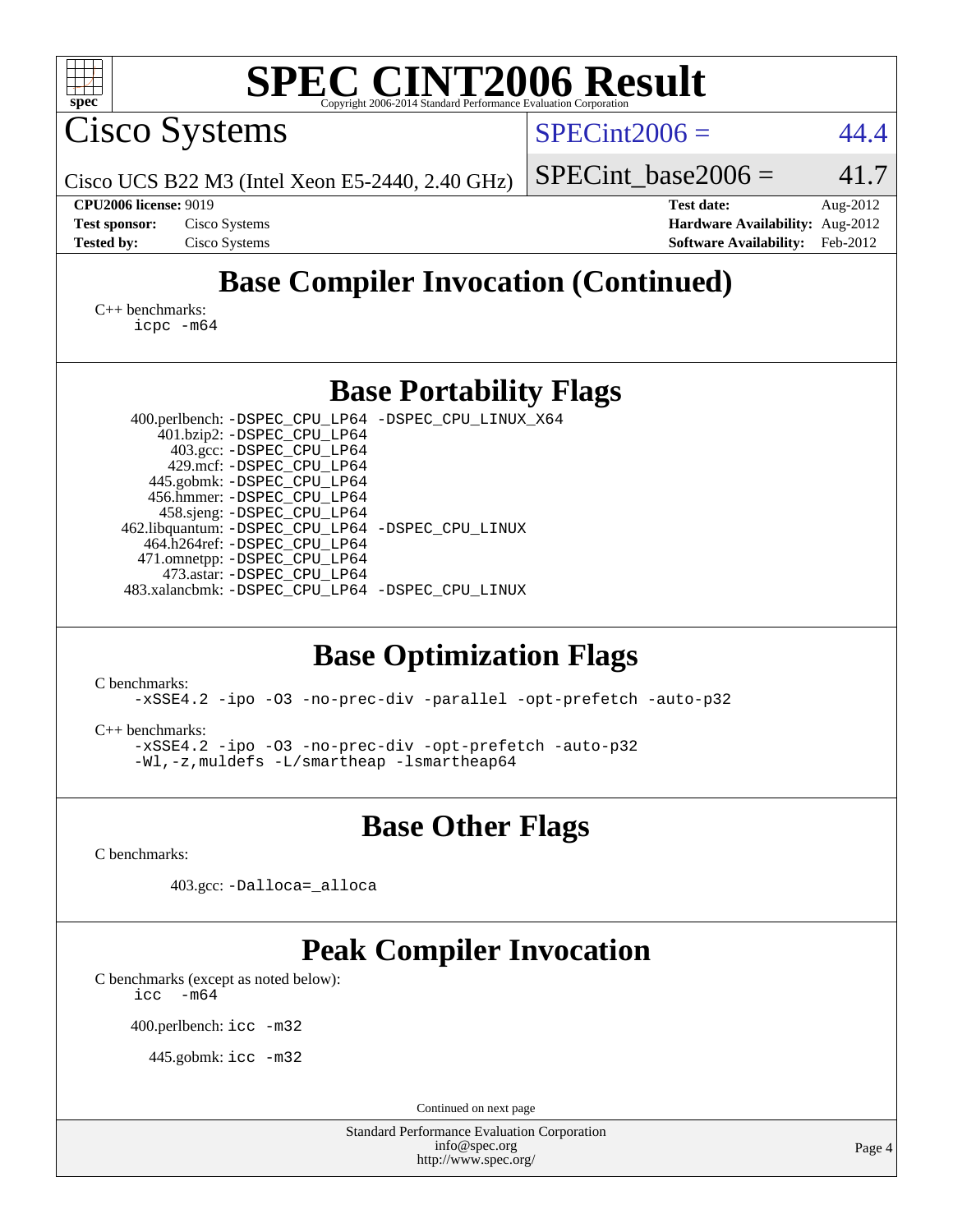

## **[SPEC CINT2006 Result](http://www.spec.org/auto/cpu2006/Docs/result-fields.html#SPECCINT2006Result)**

Cisco Systems

 $SPECint2006 = 44.4$  $SPECint2006 = 44.4$ 

Cisco UCS B22 M3 (Intel Xeon E5-2440, 2.40 GHz)

SPECint base2006 =  $41.7$ 

**[CPU2006 license:](http://www.spec.org/auto/cpu2006/Docs/result-fields.html#CPU2006license)** 9019 **[Test date:](http://www.spec.org/auto/cpu2006/Docs/result-fields.html#Testdate)** Aug-2012 **[Test sponsor:](http://www.spec.org/auto/cpu2006/Docs/result-fields.html#Testsponsor)** Cisco Systems **[Hardware Availability:](http://www.spec.org/auto/cpu2006/Docs/result-fields.html#HardwareAvailability)** Aug-2012 **[Tested by:](http://www.spec.org/auto/cpu2006/Docs/result-fields.html#Testedby)** Cisco Systems **[Software Availability:](http://www.spec.org/auto/cpu2006/Docs/result-fields.html#SoftwareAvailability)** Feb-2012

## **[Peak Compiler Invocation \(Continued\)](http://www.spec.org/auto/cpu2006/Docs/result-fields.html#PeakCompilerInvocation)**

464.h264ref: [icc -m32](http://www.spec.org/cpu2006/results/res2012q3/cpu2006-20120831-24375.flags.html#user_peakCCLD464_h264ref_intel_icc_a6a621f8d50482236b970c6ac5f55f93)

[C++ benchmarks \(except as noted below\):](http://www.spec.org/auto/cpu2006/Docs/result-fields.html#CXXbenchmarksexceptasnotedbelow) [icpc -m32](http://www.spec.org/cpu2006/results/res2012q3/cpu2006-20120831-24375.flags.html#user_CXXpeak_intel_icpc_4e5a5ef1a53fd332b3c49e69c3330699)

473.astar: [icpc -m64](http://www.spec.org/cpu2006/results/res2012q3/cpu2006-20120831-24375.flags.html#user_peakCXXLD473_astar_intel_icpc_64bit_fc66a5337ce925472a5c54ad6a0de310)

**[Peak Portability Flags](http://www.spec.org/auto/cpu2006/Docs/result-fields.html#PeakPortabilityFlags)**

 400.perlbench: [-DSPEC\\_CPU\\_LINUX\\_IA32](http://www.spec.org/cpu2006/results/res2012q3/cpu2006-20120831-24375.flags.html#b400.perlbench_peakCPORTABILITY_DSPEC_CPU_LINUX_IA32) 401.bzip2: [-DSPEC\\_CPU\\_LP64](http://www.spec.org/cpu2006/results/res2012q3/cpu2006-20120831-24375.flags.html#suite_peakPORTABILITY401_bzip2_DSPEC_CPU_LP64) 403.gcc: [-DSPEC\\_CPU\\_LP64](http://www.spec.org/cpu2006/results/res2012q3/cpu2006-20120831-24375.flags.html#suite_peakPORTABILITY403_gcc_DSPEC_CPU_LP64) 429.mcf: [-DSPEC\\_CPU\\_LP64](http://www.spec.org/cpu2006/results/res2012q3/cpu2006-20120831-24375.flags.html#suite_peakPORTABILITY429_mcf_DSPEC_CPU_LP64) 456.hmmer: [-DSPEC\\_CPU\\_LP64](http://www.spec.org/cpu2006/results/res2012q3/cpu2006-20120831-24375.flags.html#suite_peakPORTABILITY456_hmmer_DSPEC_CPU_LP64) 458.sjeng: [-DSPEC\\_CPU\\_LP64](http://www.spec.org/cpu2006/results/res2012q3/cpu2006-20120831-24375.flags.html#suite_peakPORTABILITY458_sjeng_DSPEC_CPU_LP64) 462.libquantum: [-DSPEC\\_CPU\\_LP64](http://www.spec.org/cpu2006/results/res2012q3/cpu2006-20120831-24375.flags.html#suite_peakPORTABILITY462_libquantum_DSPEC_CPU_LP64) [-DSPEC\\_CPU\\_LINUX](http://www.spec.org/cpu2006/results/res2012q3/cpu2006-20120831-24375.flags.html#b462.libquantum_peakCPORTABILITY_DSPEC_CPU_LINUX) 473.astar: [-DSPEC\\_CPU\\_LP64](http://www.spec.org/cpu2006/results/res2012q3/cpu2006-20120831-24375.flags.html#suite_peakPORTABILITY473_astar_DSPEC_CPU_LP64) 483.xalancbmk: [-DSPEC\\_CPU\\_LINUX](http://www.spec.org/cpu2006/results/res2012q3/cpu2006-20120831-24375.flags.html#b483.xalancbmk_peakCXXPORTABILITY_DSPEC_CPU_LINUX)

## **[Peak Optimization Flags](http://www.spec.org/auto/cpu2006/Docs/result-fields.html#PeakOptimizationFlags)**

[C benchmarks](http://www.spec.org/auto/cpu2006/Docs/result-fields.html#Cbenchmarks):

 $400.$ perlbench:  $-xSSE4$ .  $2(pass 2)$  -prof-qen(pass 1) [-ipo](http://www.spec.org/cpu2006/results/res2012q3/cpu2006-20120831-24375.flags.html#user_peakPASS2_CFLAGSPASS2_LDCFLAGS400_perlbench_f-ipo)(pass 2) [-O3](http://www.spec.org/cpu2006/results/res2012q3/cpu2006-20120831-24375.flags.html#user_peakPASS2_CFLAGSPASS2_LDCFLAGS400_perlbench_f-O3)(pass 2) [-no-prec-div](http://www.spec.org/cpu2006/results/res2012q3/cpu2006-20120831-24375.flags.html#user_peakPASS2_CFLAGSPASS2_LDCFLAGS400_perlbench_f-no-prec-div)(pass 2) [-prof-use](http://www.spec.org/cpu2006/results/res2012q3/cpu2006-20120831-24375.flags.html#user_peakPASS2_CFLAGSPASS2_LDCFLAGS400_perlbench_prof_use_bccf7792157ff70d64e32fe3e1250b55)(pass 2) [-opt-prefetch](http://www.spec.org/cpu2006/results/res2012q3/cpu2006-20120831-24375.flags.html#user_peakCOPTIMIZE400_perlbench_f-opt-prefetch) [-ansi-alias](http://www.spec.org/cpu2006/results/res2012q3/cpu2006-20120831-24375.flags.html#user_peakCOPTIMIZE400_perlbench_f-ansi-alias) 401.bzip2: [-xSSE4.2](http://www.spec.org/cpu2006/results/res2012q3/cpu2006-20120831-24375.flags.html#user_peakPASS2_CFLAGSPASS2_LDCFLAGS401_bzip2_f-xSSE42_f91528193cf0b216347adb8b939d4107)(pass 2) [-prof-gen](http://www.spec.org/cpu2006/results/res2012q3/cpu2006-20120831-24375.flags.html#user_peakPASS1_CFLAGSPASS1_LDCFLAGS401_bzip2_prof_gen_e43856698f6ca7b7e442dfd80e94a8fc)(pass 1) [-ipo](http://www.spec.org/cpu2006/results/res2012q3/cpu2006-20120831-24375.flags.html#user_peakPASS2_CFLAGSPASS2_LDCFLAGS401_bzip2_f-ipo)(pass 2) [-O3](http://www.spec.org/cpu2006/results/res2012q3/cpu2006-20120831-24375.flags.html#user_peakPASS2_CFLAGSPASS2_LDCFLAGS401_bzip2_f-O3)(pass 2) [-no-prec-div](http://www.spec.org/cpu2006/results/res2012q3/cpu2006-20120831-24375.flags.html#user_peakCOPTIMIZEPASS2_CFLAGSPASS2_LDCFLAGS401_bzip2_f-no-prec-div) [-prof-use](http://www.spec.org/cpu2006/results/res2012q3/cpu2006-20120831-24375.flags.html#user_peakPASS2_CFLAGSPASS2_LDCFLAGS401_bzip2_prof_use_bccf7792157ff70d64e32fe3e1250b55)(pass 2) [-auto-ilp32](http://www.spec.org/cpu2006/results/res2012q3/cpu2006-20120831-24375.flags.html#user_peakCOPTIMIZE401_bzip2_f-auto-ilp32) [-opt-prefetch](http://www.spec.org/cpu2006/results/res2012q3/cpu2006-20120831-24375.flags.html#user_peakCOPTIMIZE401_bzip2_f-opt-prefetch) [-ansi-alias](http://www.spec.org/cpu2006/results/res2012q3/cpu2006-20120831-24375.flags.html#user_peakCOPTIMIZE401_bzip2_f-ansi-alias) 403.gcc: [-xSSE4.2](http://www.spec.org/cpu2006/results/res2012q3/cpu2006-20120831-24375.flags.html#user_peakCOPTIMIZE403_gcc_f-xSSE42_f91528193cf0b216347adb8b939d4107) [-ipo](http://www.spec.org/cpu2006/results/res2012q3/cpu2006-20120831-24375.flags.html#user_peakCOPTIMIZE403_gcc_f-ipo) [-O3](http://www.spec.org/cpu2006/results/res2012q3/cpu2006-20120831-24375.flags.html#user_peakCOPTIMIZE403_gcc_f-O3) [-no-prec-div](http://www.spec.org/cpu2006/results/res2012q3/cpu2006-20120831-24375.flags.html#user_peakCOPTIMIZE403_gcc_f-no-prec-div) [-inline-calloc](http://www.spec.org/cpu2006/results/res2012q3/cpu2006-20120831-24375.flags.html#user_peakCOPTIMIZE403_gcc_f-inline-calloc) [-opt-malloc-options=3](http://www.spec.org/cpu2006/results/res2012q3/cpu2006-20120831-24375.flags.html#user_peakCOPTIMIZE403_gcc_f-opt-malloc-options_13ab9b803cf986b4ee62f0a5998c2238) [-auto-ilp32](http://www.spec.org/cpu2006/results/res2012q3/cpu2006-20120831-24375.flags.html#user_peakCOPTIMIZE403_gcc_f-auto-ilp32)  $429$ .mcf: basepeak = yes 445.gobmk: [-xSSE4.2](http://www.spec.org/cpu2006/results/res2012q3/cpu2006-20120831-24375.flags.html#user_peakPASS2_CFLAGSPASS2_LDCFLAGS445_gobmk_f-xSSE42_f91528193cf0b216347adb8b939d4107)(pass 2) [-prof-gen](http://www.spec.org/cpu2006/results/res2012q3/cpu2006-20120831-24375.flags.html#user_peakPASS1_CFLAGSPASS1_LDCFLAGS445_gobmk_prof_gen_e43856698f6ca7b7e442dfd80e94a8fc)(pass 1) [-prof-use](http://www.spec.org/cpu2006/results/res2012q3/cpu2006-20120831-24375.flags.html#user_peakPASS2_CFLAGSPASS2_LDCFLAGS445_gobmk_prof_use_bccf7792157ff70d64e32fe3e1250b55)(pass 2) [-ansi-alias](http://www.spec.org/cpu2006/results/res2012q3/cpu2006-20120831-24375.flags.html#user_peakCOPTIMIZE445_gobmk_f-ansi-alias) 456.hmmer: [-xSSE4.2](http://www.spec.org/cpu2006/results/res2012q3/cpu2006-20120831-24375.flags.html#user_peakCOPTIMIZE456_hmmer_f-xSSE42_f91528193cf0b216347adb8b939d4107) [-ipo](http://www.spec.org/cpu2006/results/res2012q3/cpu2006-20120831-24375.flags.html#user_peakCOPTIMIZE456_hmmer_f-ipo) [-O3](http://www.spec.org/cpu2006/results/res2012q3/cpu2006-20120831-24375.flags.html#user_peakCOPTIMIZE456_hmmer_f-O3) [-no-prec-div](http://www.spec.org/cpu2006/results/res2012q3/cpu2006-20120831-24375.flags.html#user_peakCOPTIMIZE456_hmmer_f-no-prec-div) [-unroll2](http://www.spec.org/cpu2006/results/res2012q3/cpu2006-20120831-24375.flags.html#user_peakCOPTIMIZE456_hmmer_f-unroll_784dae83bebfb236979b41d2422d7ec2) [-auto-ilp32](http://www.spec.org/cpu2006/results/res2012q3/cpu2006-20120831-24375.flags.html#user_peakCOPTIMIZE456_hmmer_f-auto-ilp32) [-ansi-alias](http://www.spec.org/cpu2006/results/res2012q3/cpu2006-20120831-24375.flags.html#user_peakCOPTIMIZE456_hmmer_f-ansi-alias) 458.sjeng: [-xSSE4.2](http://www.spec.org/cpu2006/results/res2012q3/cpu2006-20120831-24375.flags.html#user_peakPASS2_CFLAGSPASS2_LDCFLAGS458_sjeng_f-xSSE42_f91528193cf0b216347adb8b939d4107)(pass 2) [-prof-gen](http://www.spec.org/cpu2006/results/res2012q3/cpu2006-20120831-24375.flags.html#user_peakPASS1_CFLAGSPASS1_LDCFLAGS458_sjeng_prof_gen_e43856698f6ca7b7e442dfd80e94a8fc)(pass 1) [-ipo](http://www.spec.org/cpu2006/results/res2012q3/cpu2006-20120831-24375.flags.html#user_peakPASS2_CFLAGSPASS2_LDCFLAGS458_sjeng_f-ipo)(pass 2) [-O3](http://www.spec.org/cpu2006/results/res2012q3/cpu2006-20120831-24375.flags.html#user_peakPASS2_CFLAGSPASS2_LDCFLAGS458_sjeng_f-O3)(pass 2) [-no-prec-div](http://www.spec.org/cpu2006/results/res2012q3/cpu2006-20120831-24375.flags.html#user_peakPASS2_CFLAGSPASS2_LDCFLAGS458_sjeng_f-no-prec-div)(pass 2) [-prof-use](http://www.spec.org/cpu2006/results/res2012q3/cpu2006-20120831-24375.flags.html#user_peakPASS2_CFLAGSPASS2_LDCFLAGS458_sjeng_prof_use_bccf7792157ff70d64e32fe3e1250b55)(pass 2) [-unroll4](http://www.spec.org/cpu2006/results/res2012q3/cpu2006-20120831-24375.flags.html#user_peakCOPTIMIZE458_sjeng_f-unroll_4e5e4ed65b7fd20bdcd365bec371b81f)

Continued on next page